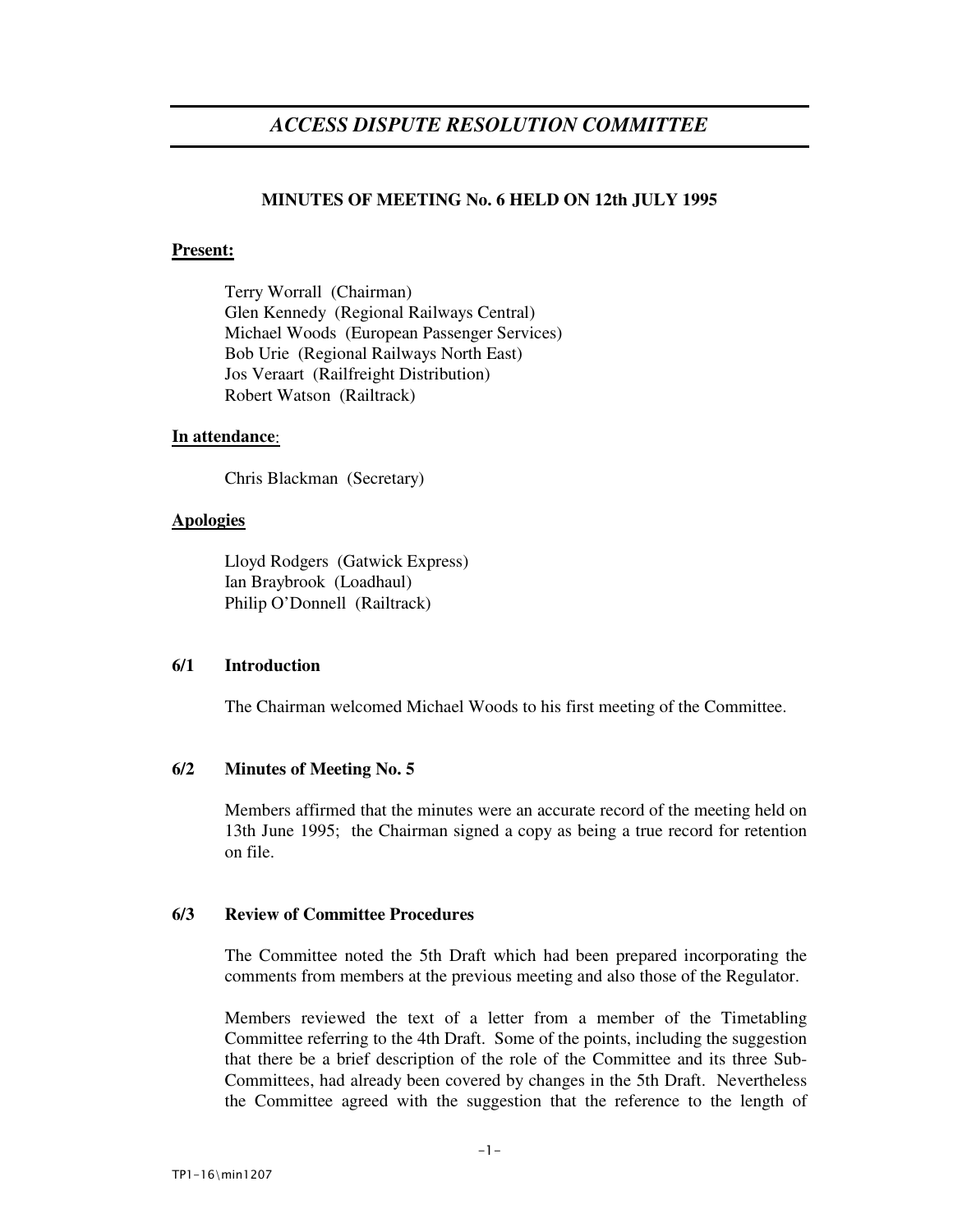submissions needed tightening to make it absolutely clear that the total length, including all associated documents, appendices etc., should be no more than 20 pages. Secondly, members endorsed the suggested rewording of the paragraph concerning the making of joint submissions to read: "Parties are strongly advised to produce a joint submission so that the Committee is absolutely clear as to the actual dispute between them".

The Committee recalled that it had previously recognised [Minute **5/4**] that the minimum timescales for providing submissions in the case of a dispute were flawed and would need revisiting. It concurred with the suggestion in a paper from the Secretary that an additional sentence be inserted at the end of the first paragraph of section 4 to the effect that, where a meeting is to be arranged specifically to hear a dispute, this can be expected to take place in 10-14 days from receipt of the reference.

Finally, it was agreed that an additional paragraph was required, either in Section 1 or 4, to describe the process by which a dispute is directed to the appropriate Committee. Members recognised that in some cases this is well defined by the Access Conditions, Parts D5, F5, G6 and H11.9(a) for example, but in other cases it may need determining by the Committee, as provided for in Section A4.7 of the Dispute Rules.

**Action:** Chris Blackman

### **6/4 Status of Dispute Resolution Committees**

The response received from the BRB and Railtrack solicitors was noted, together with the Secretary's memorandum recording verbal clarification of certain points.

#### 6/4.1. Ownership of the ADRC

The solicitors had confirmed that the Committee is owned by the Industry parties.

#### 6/4.2. Position of Chairmen/Secretaries

It was noted that the Chairman, and in due course the Secretary, must be self employed, and this would be documented by suitable terms of engagement. The individuals concerned would be responsible for tax and National Insurance contributions and for their own pension arrangements. It was also noted that individuals would also have to finance their own travel and commuting, although travel in the course of carrying out specific duties might be the subject of a legitimate claim for expenses.

#### 6/4.3. Insurance

It was noted that members act as representatives of their own employing companies and are covered accordingly. Although the advice is that it is most unlikely that either the Chairman or the Secretary would be sued, the Committee agreed that it would be prudent to take out appropriate cover, and that this would need to be reflected in the fee package.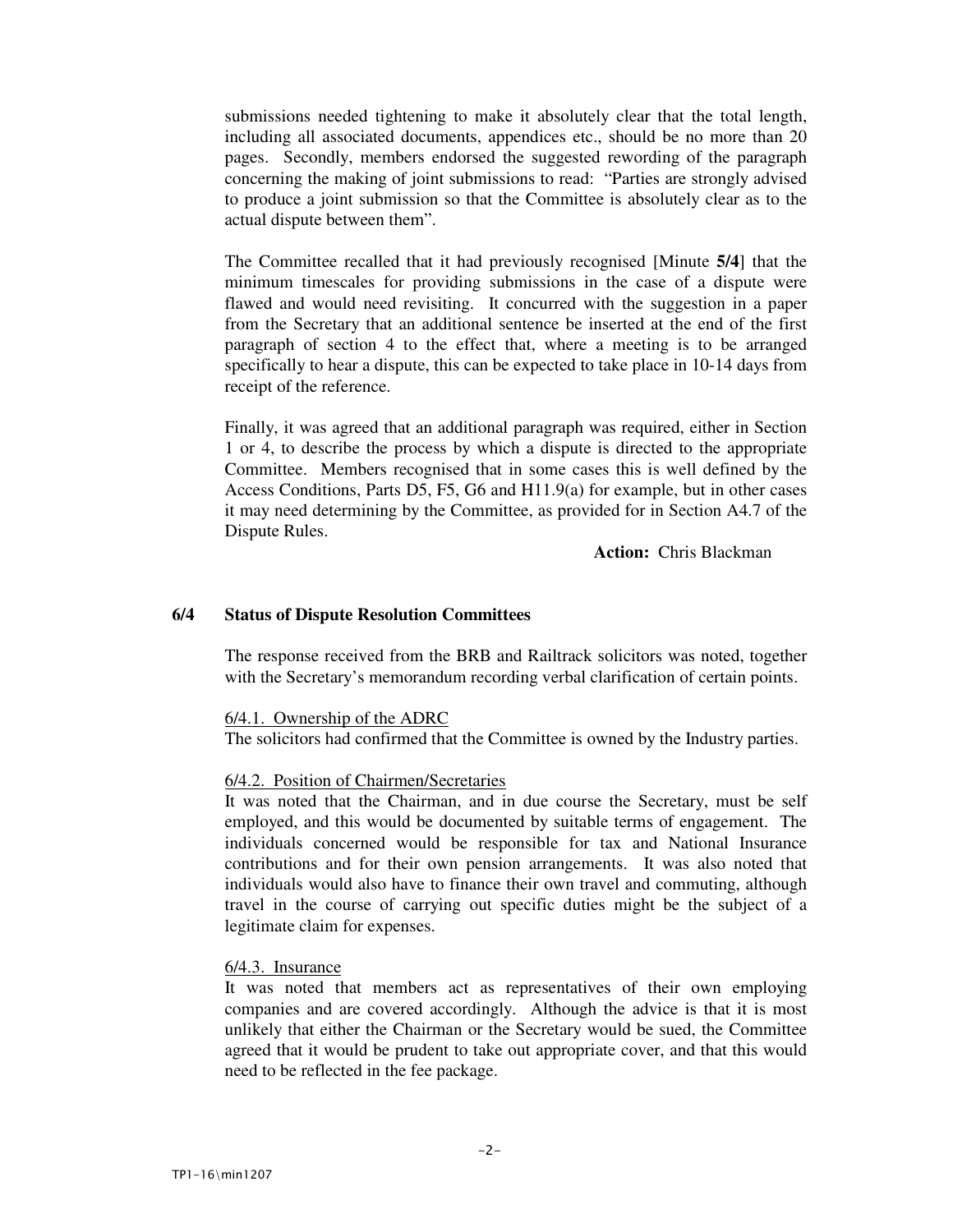The Secretary was instructed to establish with Industry Insurance Advisers more information about the Insurance risk involved and the likely level of premiums payable to indemnify personnel engaged by the Committee.

# **Action:** Secretary

#### 6/4.4. Relationship with RIDR

It was noted that it might be appropriate for the Chairman of ADRC and of the Railway Industry Dispute Resolution Committee (RIDR) to be the same person. It was agreed that the scope for having a shared secretariat needs to be explored, and that the Secretary should convey the views of the Committee to RIDR.

#### **Action:** Secretary

#### 6/4.5. Administration and financing procedures

Noted that Linklaters are drafting these for RIDR and they will also be applicable to ADRC. Members asked for a copy of the procedures to be circulated to them as soon as available. They wish to see it cover the outstanding points and mechanisms including operation of bank accounts, enforcing collection of the levy, and liability for VAT in much more detail than the first draft.

#### **Action:** Secretary

### **6/5 Process for appointment of new Chairman**

No further comments on the draft job and person specifications had been received. The Committee agreed that, although it needs to be seen that the new independent Chairman is appointed in an open way, and this could be achieved through the medium of advertising in the national press, the person specification indicates that a recently retired person with in-depth knowledge of the Railway Industry is being sought; the field of possible suitable candidates is thus relatively small. Some members had questioned whether the expense of national advertising was justifiable in these circumstances.

It was agreed that a paper should be prepared for Access Implementation Group proposing that the ADRC would invite a number of possible candidates to apply. The Chairman and Secretary would make exploratory soundings regarding the willingness and availability of possible candidates nominated by members of the Committee to be considered.

It was agreed that consideration about appointment of any independent Vice-Chairman would be deferred to a future meeting when it was clearer what the level of availability of the Independent Chairman would be.

**Action:** Chairman/Secretary

# **6/6 Draft Budget for the Committee**

The Secretary tabled some further estimates of the costs of the Committee based on Low, Median and High assumptions on expenses and frequency of meetings. These were based on a full year and indicated a range of £157k, £211k and £277k per annum.